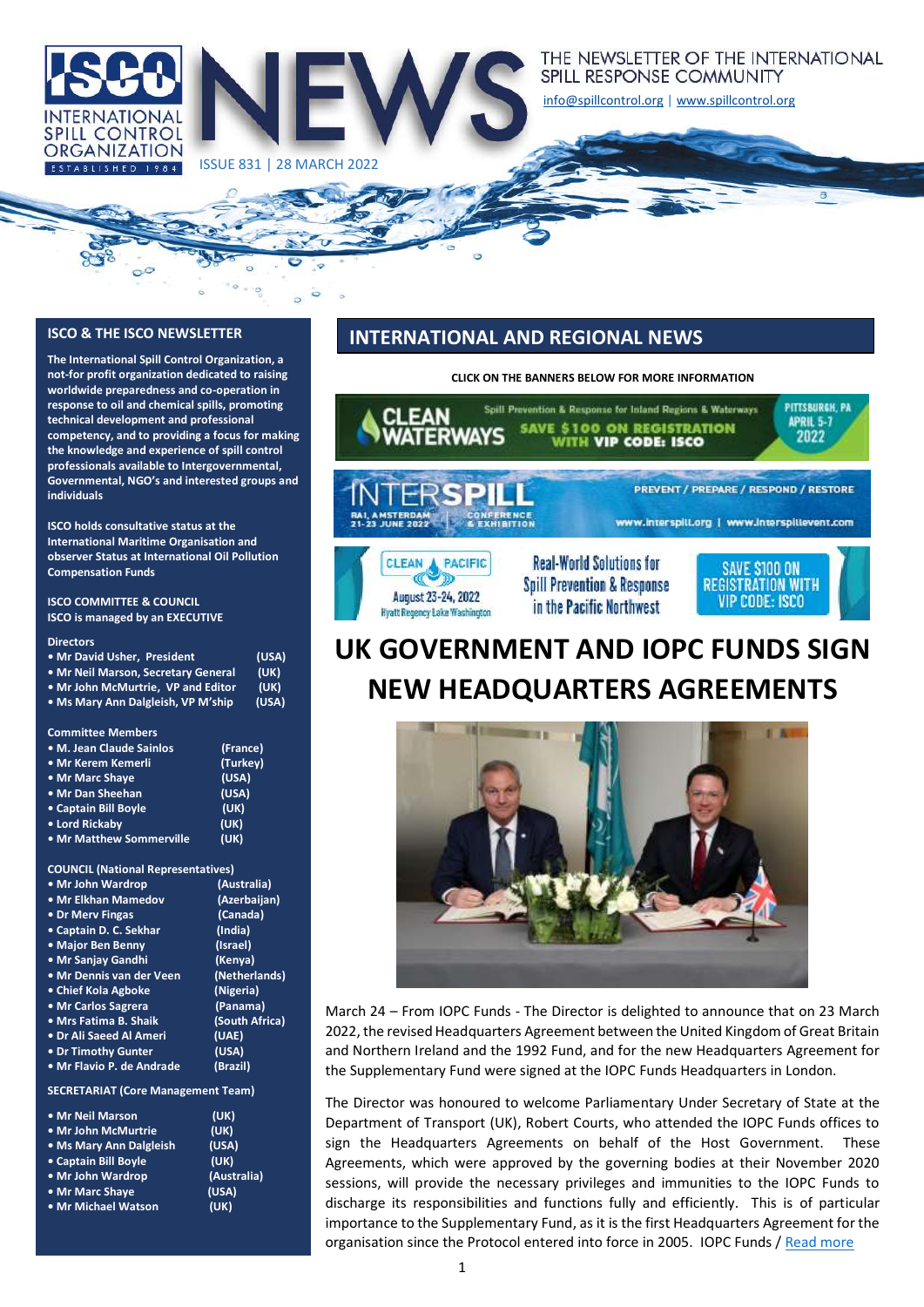#### **ISCO AMBASSADORS**

(Members with special responsibilities in specified geographical areas)

Matthew Sommerville<br>John Noble Wu Yue

Carlos Sagrera Región Iberoamericana<br>Matthew Sommerville UK London UK London & South'ton<br>China

#### **MEMBERSHIP OF ISCO**

[Benefits of Membership](https://spillcontrol.org/benefits-of-membership/) [Online Membership Application Form](https://spillcontrol.org/membership-application-form/)

#### **YOU ARE INVITED TO JOIN THE ISCO DISCUSSION GROUP ON LINKED-IN**

Linked in click on the link below -

<https://www.linkedin.com/groups/4016064/>

### **AND ISCO'S FACEBOOK GROUP**

Click on the link [https://www.facebook.com/groups/38852831284](https://www.facebook.com/groups/388528312842431) [2431](https://www.facebook.com/groups/388528312842431)

#### **WHATSAPP GROUP FOR STUDENTS, TRAINEES & APPRENTICES**

Here is the link for joining this group – [https://chat.whatsapp.com/KMxdW7lEal79namy](https://chat.whatsapp.com/KMxdW7lEal79namyNIbVqq) [NIbVqq](https://chat.whatsapp.com/KMxdW7lEal79namyNIbVqq)

#### **ADVANCE YOUR CAREER BY GAINING PROFESSIONAL RECOGNITION**

Professional recognition is a visible mark of quality, competence and commitment, and can give you a significant advantage in today's competitive environment.

All who have the relevant qualifications and the required level of experience can apply for Professional Membership of ISCO.

The organization offers independent validation and integrity. Each grade of membership reflects an individual's professional training, experience and qualifications. You can apply for MEMBERSHIP (MISCO) or FELLOWSHIP (FISCO)

[About Professional Membership](https://spillcontrol.org/about-professional-membership/) [Professional Membership Application Form](https://spillcontrol.org/professional-membership-application-form/)





www.fastank.com info@fastank.com



Click here to contract us for more information.

#### **NEWS REPORTS FROM AROUND THE WORLD**

## **CROATIA: ANOTHER SUCCESSFULLY DELIVERED TRAINING COURSE IN THE PEPSEA PROJECT**



March 24 - During last week, 16.-18.03.2022., ATRAC prepared and held the training course at the project pilot locations of project partner Parco Delta Po within the PEPSEA project. A two-day training course `Introduction to the accidental marine pollution` was held for volunteers of Civil Protection organization who are in charge of oil spill response in the Province Rovigo. Among the 40 participants were also delegates from Croatian project partners. The training course included a visit to two very sensitive marine environmental sites – Canarin and Caleri Lagunas in Parco Delta Po. <http://atrac.hr/en/>

## **KUWAIT: SIGNING OF A MEMORANDUM OF UNDERSTANDING WITH THE UNEP REGIONAL OFFICE FOR WEST ASIA (ROWA)**

March 15 - in addition to four cooperation agreements aimed at intensifying efforts in protecting the environment in Kuwait to address climate change, pollution control, sustainable production and consumption and other environmental topics of priority in Kuwait. this note reflects the shared priorities of both the program and the authority, particularly UNEP's role in supporting the national environmental agenda with international expertise. Kuwait EPA / [Read more](https://epa.org.kw/NewsArchive/Id/1188)

## **NIGERIA: UNEP SUPPORT PROJECT TO HYPREP – FEBRUARY 2022 NEWSLETTER**

All the latest news, reports and articles about UNEP's HYREP Support Project. UNEP / [Download the February Newsletter](https://drive.google.com/file/d/1ZwfAwpRmR4tmSyegOMSDZvPBtKab2RKr/view)

## **USA: OP-ED: NEW BILL WILL MAKE IT IMPOSSIBLE TO CHANGE OPA 90 SALVORS**

March 23 - The statutory rights of vessel owners, underwriters, and the U.S. Coast Guard in time of a vessel emergency are under attack, and the result will be a degradation in response capability.

Imagine a scenario where you hire a contractor who then sues you and lobbies the government to pass a law forcing you to use them indefinitely. Unfortunately, this could become a reality for all vessel owners, operators, and insurers if Section 401 of the U.S.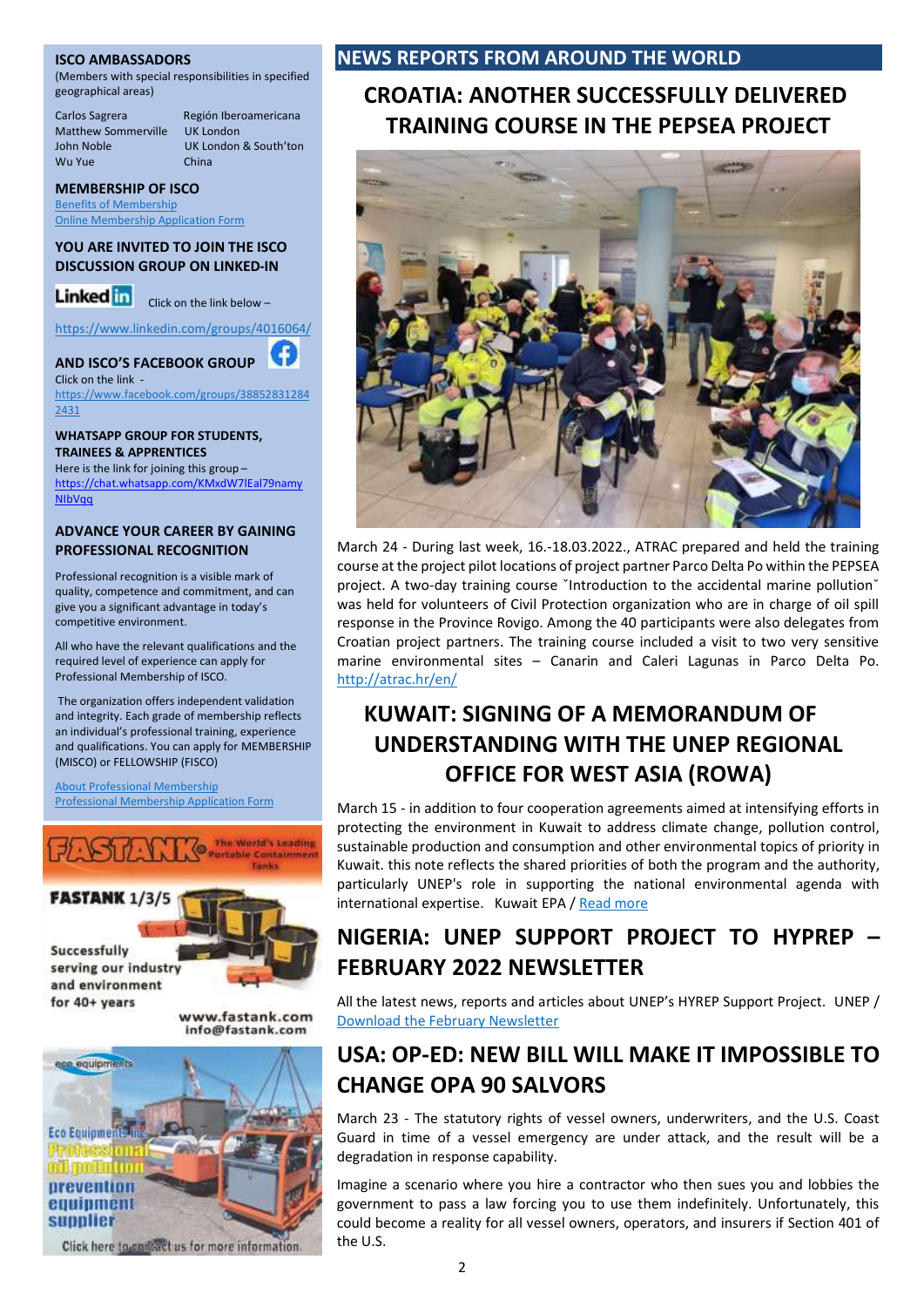## **YOU CAN PLACE AN ADVERTISEMENT HFRF**

**For information contact Mike Watson at** spillcontrol@mwadigital.com

### **NEWS REPORTS FROM AROUND THE WORLD (CONTINUED)**

House of Representatives' proposed U.S. Coast Guard,Authorization Act of 2022 is passed of 2022 is passed in the next few weeks.

This section's proposed change to OPA 90 would make it impossible to change a salvor during a project in U.S. waters. There are currently three major providers of OPA 90 Salvage and Marine Firefighting (SMFF) services, and two of them (Resolve Marine included) are opposed to Section 401. The third salvor is Donjon-SMIT, which requested the proposed legislation. The Maritime Executive / [Read more](https://www.maritime-executive.com/editorials/op-ed-new-bill-will-make-it-impossible-to-change-opa-90-salvors)

#### **SCIENCE & TECHNOLOGY**

## **DUTCH RESEARCHERS DEVELOPING MARITIME CRASH BARRIERS FOR WIND TURBINES**

March 18 - A team of Dutch maritime researchers is working on solutions to avoid collisions between ships and the growing number of offshore wind turbines in the North Sea. According to the team, the risk of a collision is growing rapidly as the number of wind turbines expands and they believe that they have identified several promising "crash barrier" methods to reduce the risks associated with a collision similar to one that occurred earlier this year.

"The accident involving the Julietta D shows the real dangers posed by vessels adrift," says MARIN's Traffic & Safety team leader Yvonne Koldenhof. "Even with current resources, it's difficult to avoid these kinds of incidents."

Koldenhof was referring to a Maltese-flagged bulk carrier, Julietta D, which lost control in a winter storm in the North Sea. The vessel collided with a chemical tanker that was also in the anchorage before drifting into an under construction wind farm where it hit a foundation for a future wind turbine and a transformer platform. Dutch rescuers airlifted the crew off the out-of-control vessel while Vattenfall that was building the farm later released pictures of the dents saying it would possibly have to replace the two damaged foundations.

The Maritime Research Institute Netherlands (MARIN) conducted research for the Dutch government reporting that the risk of a turbine being hit by a ship is increasing by around 1.5 to 2.5 times a year. They noted that the risk is increasingly urgent as some 2,500 wind turbines are set to be installed in the North Sea by 2030. The Maritime Executive / [Read more about the new barriers](https://www.maritime-executive.com/article/dutch-researchers-developing-maritime-crash-barriers-for-wind-turbines)

### **TRAINING COURSES**

## **USEFUL LINKS**

- **AUSTRALIA – AMOSC -** <https://amosc.com.au/training/>
- **AUSTRALIA & NEW ZEALAND – ALGA** [https://landandgroundwater.com](https://landandgroundwater.com/)
- **EUROPE –** [EMSA Academy 2022. Courses Catalogue](http://www.emsa.europa.eu/newsroom/latest-news/item/3609-emsa-training-catalogue-2019.html)
- **FRANCE - CEDRE** Click on these links [training catalogue](http://wwz.cedre.fr/en/content/download/8482/file/catalogue%20GB-formations%202020_nov2020.pdf) and [2022 calendar.](http://wwz.cedre.fr/en/content/download/10469/file/Calendrier2022_EN_endroitweb.pdf)
- **UK & WORLDWIDE – OIL SPILL RESPONSE LTD.** <https://www.oilspillresponse.com/training/courses/>
- **UK & WORLDWIDE – BRIGGS ENVIRONMENTAL SERVICES LTD.** <https://www.briggsmarine.com/services/training/>
- **UK – NCEC HAZMAT ACADEMY –** [More info](https://www.thehazmatacademy.co.uk/?utm_source=Ricardo-AEA%20Ltd&utm_medium=email&utm_campaign=12475516_NCEC%2FAC%2F8%20phase%20series%2Finvite%201%2FTA&dm_i=DA4,7FE64,40C68,U6990,1)
- **USA – TEXAS A&M UNIVERSITY – NATIONAL SPILL CONTROL SCHOOL** <http://nscs.tamucc.edu/schedule-2020-2021.html>
- **USA – MPC, DETROIT -** <https://marinepollutioncontrol.com/services/training-and-compliance>
- **USA – ALLIANCE OF HAZARDOUS MATERIALS PROFESSIONALS -** [https://www.ahmpnet.org/events/event\\_list.asp](https://www.ahmpnet.org/events/event_list.asp)

If you would like to be listed here, please contact your editor – [john.mcmurtrie@spillcontrol.org](mailto:john.mcmurtrie@spillcontrol.org)

## **UPCOMING EVENTS**

### **TO VIEW UPCOMING EVENTS PLEASE CLICK ON** <https://spillcontrol.org/upcoming-events/>

To see ALL of the posted events you will need to click on "LOAD MORE" at the foot of each opened "upcoming events" page. Event organisers are requested to notify ISCO immediately if a listed event is cancelled or postponed. Your Editor does his best to keep the listing up-to-date but it should not be assumed that listed events have not been cancelled or postponed. It is recommended that you check with event organisers before finalising your attendance plans. Please advise the Editor if any of the entries require correction or updating. If you are holding an event you would like to be featured here, please send details to John.mcmurtrie@spillcontrol.org

**Newly added to Upcoming Events page – Australia : Hybrid event – Making the leap rom student to young professional – Are you prepared ? April 8; 2022 IOPC Funds Short Course – 27 June to 1 July**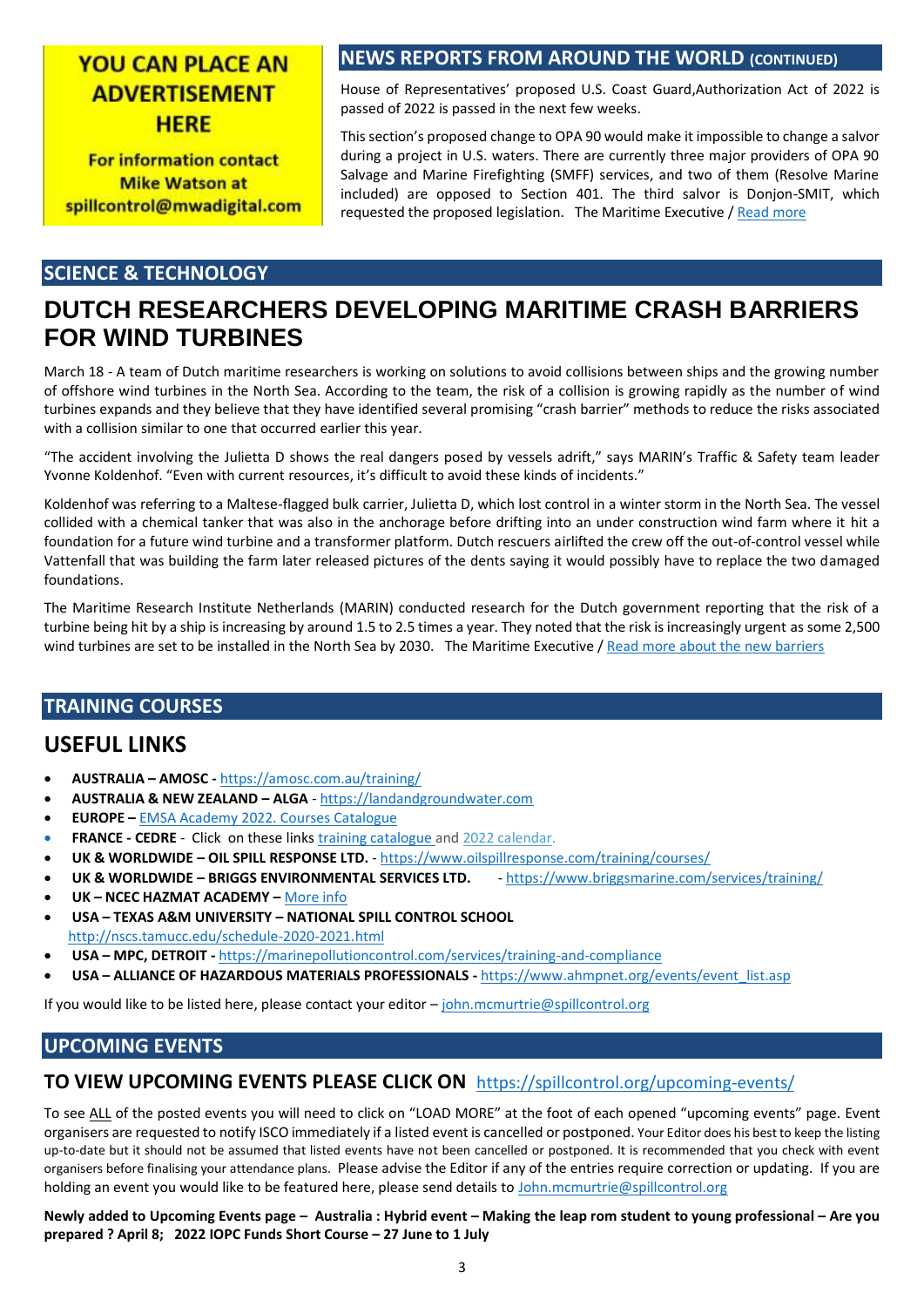## **TO VIEW UPCOMING WEBINARS PLEASE CLICK ON <https://spillcontrol.org/upcoming-webinars/>**

To see ALL of the posted webinars you may need to click on "LOAD MORE" at the foot of the opened "upcoming webinars" page.

Webinar organisers are requested to notify ISCO immediately if a listed webinar is cancelled or postponed. Your Editor does his best to keep the listing up-to-date but it should not be assumed that listed webinars have not been cancelled or postponed. It is recommended that you check with webinar organisers before finalising your attendance plans. Please advise the Editor if any of the entries require correction or updating. If you are holding a webinar you would like to be featured here, please send details to [John.mcmurtrie@spillcontrol.org](mailto:John.mcmurtrie@spillcontrol.org)

**Newly added – Informational Webinar on National Resources Canada's \$10 million Oil Spill Response Challenge**

## **MESSAGES FROM EVENT ORGANISERS**

## **USA: THE CLEAN WATERWAYS CONFERENCE – APRIL 5-7**

The 2022 CLEAN WATERWAYS Conference is taking place on **April 5-7** at the David L. Lawrence Convention Center in Pittsburgh, PA. CLEAN WATERWAYS brings together all entities involved in a response in the inland environment and gives attendees the opportunity to network and discuss best practices moving forward. Attendees will walk away with new connections and ideas that can be applied directly to their work and the environment their company operates in. This year's conference offers 10 sessions that will focus on topics such as swift water response, PFAS, contractor management, unmanned aerial systems, including Indigenous/Tribal communities in response planning, response case studies and much more!

[Register for Clean Waterways](https://na.eventscloud.com/ereg/index.php?eventid=636145&discountcode=KEYNOTE&utm_source=omeda&utm_medium=email&utm_campaign=keynote-announcement) [View full Conference Agenda](https://www.cleanwaterwaysevent.org/preliminary-session-outline/?utm_source=omeda&utm_medium=email&utm_campaign=keynote-announcement&oly_enc_id=1572I4157245C3V) 

#### **MESSAGES FROM EVENT ORGANISERS (CONTINUED)**

## **EUROPE: INTERSPILL DELEGATE REGISTRATION IS NOW OPEN**

Please **[CLICK HERE](https://interspill.us6.list-manage.com/track/click?u=4844a43d0141f75a06ed9d7eb&id=811901adb8&e=c0ad2f236b)** to register to attend this event at RAI Exhibition and Convention Centre, Amsterdam on 21-23 June. There is a form to fill in which will prompt a request for payment for the options you select.

## **USA: CLEAN PACIFIC CONFERENCE & EXHIBITION: AUGUST 23-24**

#### **Now Accepting Reservations for Exhibit Space and Sponsorships for CLEAN PACIFIC 2022**

Make an impact on buyers from maritime, facilities, rail, pipeline, governmental agencies and non-governmental organizations with an exhibit space or sponsorship at the 2022 [CLEAN PACIFIC Conference.](https://ai.omeclk.com/portal/wts/ucmcmsbznb2bbEs-Dcy8nrydf%7C08B%7CaB6Yjs0dvHMnp) Those who attend CLEAN PACIFIC are looking for new solutions and technologies to help them better prepare or respond to a hazardous spill or environmental emergency in the Pacific Northwest.

Now is the time to secure participation i[n CLEAN PACIFIC](https://ai.omeclk.com/portal/wts/ucmcmsbznb2bbEs-Dcy8nr2df%7C08B%7CaB6Yjs0dvHMnp) before your competition beats you to it. Contact Renie Mayfield at 720 289-7008 or [rmayfield@accessintel.com](https://ai.omeclk.com/portal/wts/ugmcmsbznb2bbEs-Dcy8nr6df%7C08B%7Ca) to secure your exhibit space or sponsorship.

## **CANADA: IOSSC DEADLINE FOR ABSTRACT SUBMISSION**

IOSSC 2022 will still be a hybrid event, comprising both in-person and virtual sessions. The abstract submission remains open. Abstracts can b[e submitted online](https://sites.events.concordia.ca/sites/mpri/en/international-oil-spill-science-conference-2022/call_for_submissions/7) before June 17, 2022. We continue to welcome your submissions.

### **CONTRACTS, TENDERS AND BUSINESS OPPORTUNITIES**

## **INTERNATIONAL OPEN TENDER NOTIFICATION SERVICE**

This is a subscription service[. Have a look to see examples of open tenders.](https://www.tender247.com/keyword/oil+spill+GlobalTenders)

## **OTHER OPPORTUNITIES: USA & EUROPE**

US Government solicitations are frequently posted in Technology Innovation News Survey <https://clu-in.org/products/tins/> US EPA Tech Direct <https://clu-in.org/techdirect/td012022.htm> and USA Federal Contracts Update [https://clu-in.org/Federal-Contract-](https://clu-in.org/Federal-Contract-Opportunities)[Opportunities](https://clu-in.org/Federal-Contract-Opportunities) European Maritime Safety Agency invitations to tender are often posted in The EMSA Newsletter. (Look in "Links for other publications" for the current issue of this publication)

**New from EMSA** - In order to strengthen its response capacity network EMSA announces the launch of a procurement procedure to contract new stand-by oil spill recovery vessel(s) in the following areas:

Lot 1 – Channel and North Sea Lot 2 – Atlantic Middle Lot 3 – Black Sea North [More info](http://emsa.europa.eu/procurement/calls/item/4666-emsa-cpneg-3-2022.html)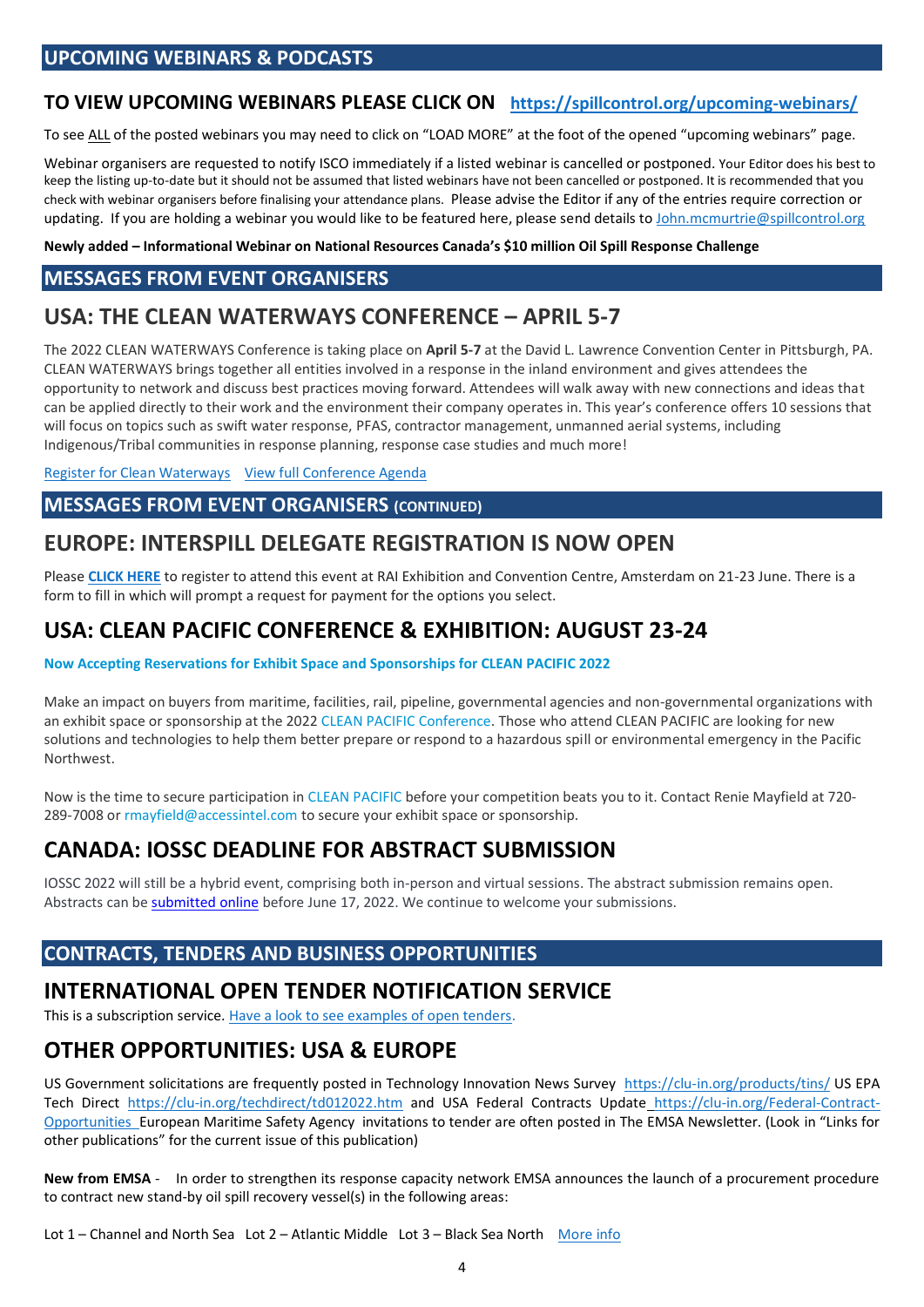## **NEWS FROM ISCO MEMBERS**

**Corporate Members of ISCO can submit news for publication about new products and services in the "News from ISCO Members" section of the ISCO Newsletter.** 

**This is a free facility for Members. Given that the ISCO Newsletter has a large and highly targeted readership in over 50 countries, it's a cost-effective way to promote your company.** 

**If you have some news you would like to share with readers of the ISCO Newsletter, send it to [John.McMurtrie@spillcontrol.org](mailto:John.McMurtrie@spillcontrol.org)**

## **NEW CONTRACT AWARD - RBS TRITON 10 MICRO SKIMMER - CANADIAN COAST GUARD**

March 25 - Aqua-Guard has been awarded a 3rd contract from the Canadian Coast Guard for the supply of up to 16 lightweight RBS TRITON 10 oil skimming systems.

<https://aquaguard.com/news/RBS-TRITON-10-Micro-skimmer-Ordered-by-Canadian-Coast-Guard>

Aqua-Guard Spill Response Inc of Vancouver, Canada has become the Canadian Coast Guard's prime supplier for oil skimming systems ranging from skimming inside vessel's hulls to shorelines, lakes, rivers, harbours and onboard vessels.

Recently, following an international, open and competitive process, Public Services and Procurement Canada, on behalf of the Canadian Coast Guard, has awarded Aqua-Guard Spill Response Inc a contract for the supply of up to sixteen (16) RBS TRITON 10 oil skimming systems.

The new **RBS TRITON 10** oil skimming system is designed to be deployed by a minimum of one personnel to recover spilled oil in sheltered and constrained locations, including within stricken vessels. Each system is fully containerized complete with power pack, pump and all accessories required to operate without logistical support for extended periods of time. The RBS TRITON 10 micro oil skimming system is constructed under ISO 9001:2015 and is 100% designed, manufactured and tested in Canada.

Under the Oceans Protection Plan, the Government of Canada has ensured the Canadian Coast Guard now has the equipment it needs to respond to potential oil spill incidents along our coastlines in a timely and efficient manner with the delivery of over 120 RBS TRITON oil skimming systems.

These skimmers include:

#### **RBS TRITON 10**

Recovery capacity: 11.0 m3/h (69 bbl/h) Weight: < 15 kg (33 lbs)

**RBS TRITON 20**

Recovery capacity: 20.4 m3/h (128 bbl/h) Weight: < 30 kg (66 lbs)

#### **RBS TRITON 60**

Recovery capacity: 63.0 m3/h (396 bbl/h) Weight: < 60 kg (132 lbs)

For more information please contact Aqua-Guard [sales@aquaguard.com](mailto:sales@aquaguard.com)

### **JOB VACANCIES**

## **USA: BSEE OIL SPILL PREPAREDNESS DIVISION HIRING VACANCY**



The BSEE Oil Spill Preparedness Division has published a hiring vacancy for a research position in Sterling, VA. The primary focus of this position is to manage the Bureau's R&D associated with oil spill chemical treatments (i.e., dispersants, herders, and surface washing agents) and advise on their related policies.

The position is advertised as Interdisciplinary (Physical Scientist/General Engineer) at the GS-13 or 14 level using Direct Hiring Authority and will close on 3/31/2022. Interested parties can view and apply to the advertisement on USA Jobs at the following: Announcement: BSEE-EEGG-22-LL-108(DH) [More info](https://spillcontrol.org/2013/02/04/job-vacancies/) **<https://www.usajobs.gov/job/643298200>**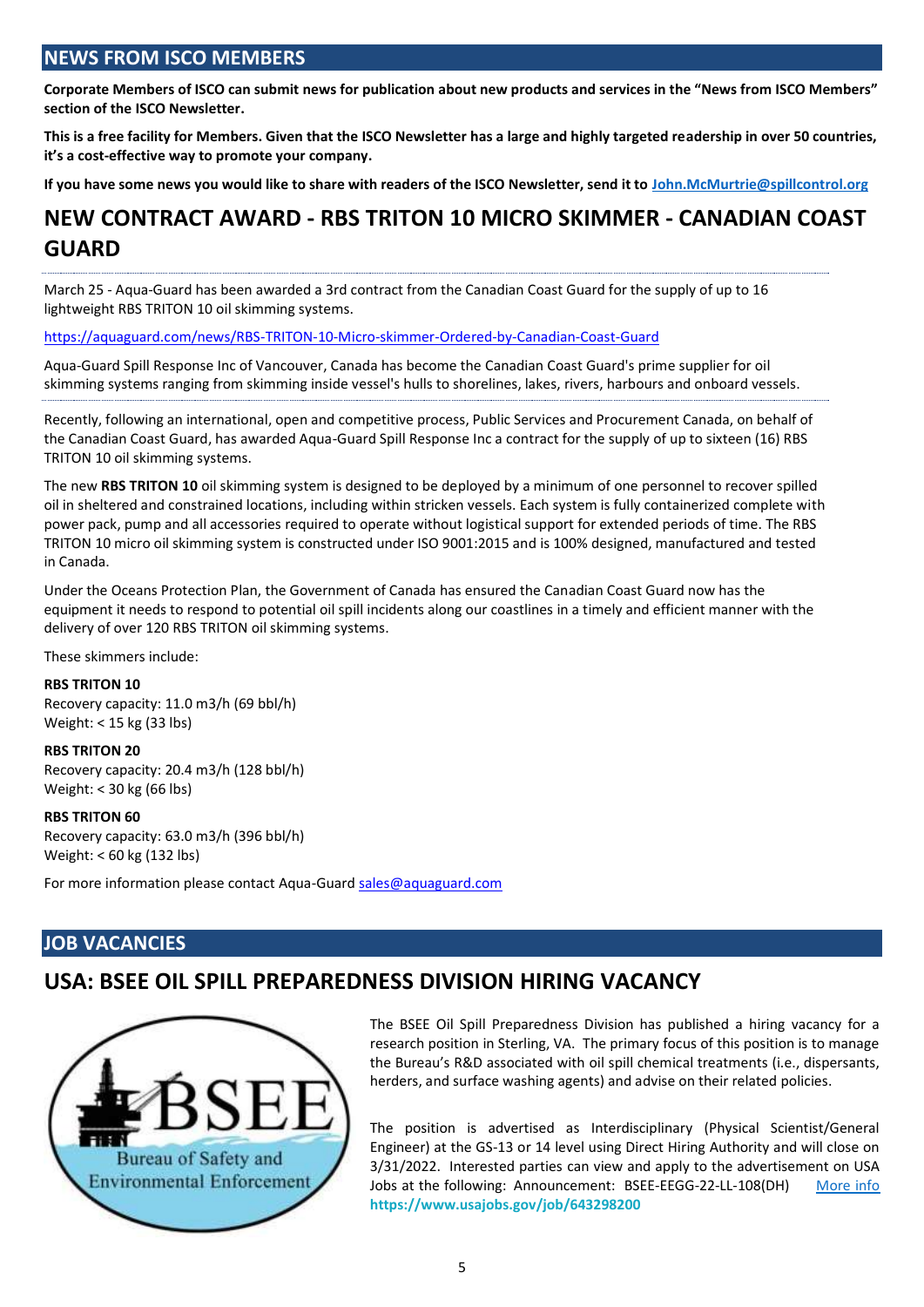## **LINKS FOR DOWNLOADING AND READING OTHER PUBLICATIONS**

### **TO VIEW LINKS FOR DOWNLOADING AND READING OTHER PUBLICATIONS PLEASE CLICK ON**

#### <https://spillcontrol.org/2021/10/19/links-for-downloading-and-reading-other-publications/>

**As a service to its Menbers ISCO provides a listing of publications that may be of interest to our community. This page provides details and links for downloading more than 40 publications most of which can be accessed at no cost.** 

This page is frequently updated. ISCO depends on regular receipt of updated URL links for listed publications. If these are not received, relevant entries will be discontinued.

Publishers are kindly requested to advise the edito[r john.mcmurtrie@spillcontrol.org](mailto:john.mcmurtrie@spillcontrol.org) if any links are not up-to-date. Readers wishing to recommend the addition of additional publications should contact the editor.

### **NEW PUBLICATIONS**

## **EMSA NEWSLETTER FOR MARCH 2022**

March 18 - In this issue: EMSA offers enhanced maritime awareness for operations in Somalia and Libya through agreements signed with EU Naval Missions; Innovative course on the training, examination and certification of seafarers commences within the context of the BCSEA project; Just published: EMSA Academy catalogue of courses; Use of RPAS in maritime surveillance headline topic of European Coast Guard Functions Forum Workshop; Inter-Secretariat cooperation forum meets to discuss pollution prevention and response issues; Discover how EMSA's Integrated Maritime Services support Search and Rescue operations.

A link for downloading the EMSA Newsletter can be found at [http://emsa.europa.eu/index.php?option=com\\_flexicontent&view=item&cid=2&id=4661:newsletter-march-2022&Itemid=2&idU=1](http://emsa.europa.eu/index.php?option=com_flexicontent&view=item&cid=2&id=4661:newsletter-march-2022&Itemid=2&idU=1)

### **INCIDENT REPORTS**

## **USA: ALASKA - TUG GOES AGROUND AFTER COLLIDING WITH TOW NEAR SITKA**



*Above: Western Mariner hard aground with her tow safely anchored in Neva Strait (USCG)*

March 21 - A tug went aground north of Sitka, Southeast Alaska on Monday, resulting in a ruptured fuel tank and a sheen on the water, according to the U.S. Coast Guard.

All of the fuel manifolds on board the tug have been secured in order to isolate the ruptured tank, and fuel lightering efforts have begun.

Containment booms have been deployed to reduce the spread of oil, and the barge has been safely anchored in Neva Strait. The tug's owner, Seattle-based Western Towboat, has contracted with Hanson Maritime, SEAPRO, and Global Diving & Salvage for the response. The Maritime Executive / [Read more](https://www.maritime-executive.com/article/photos-tug-goes-aground-after-colliding-with-tow-off-baranof-island) Related report i[n gCaptain](https://gcaptain.com/western-mariner-tug-grounding/?subscriber=true&goal=0_f50174ef03-263e967dd0-139903897&mc_cid=263e967dd0&mc_eid=432e1339aa)